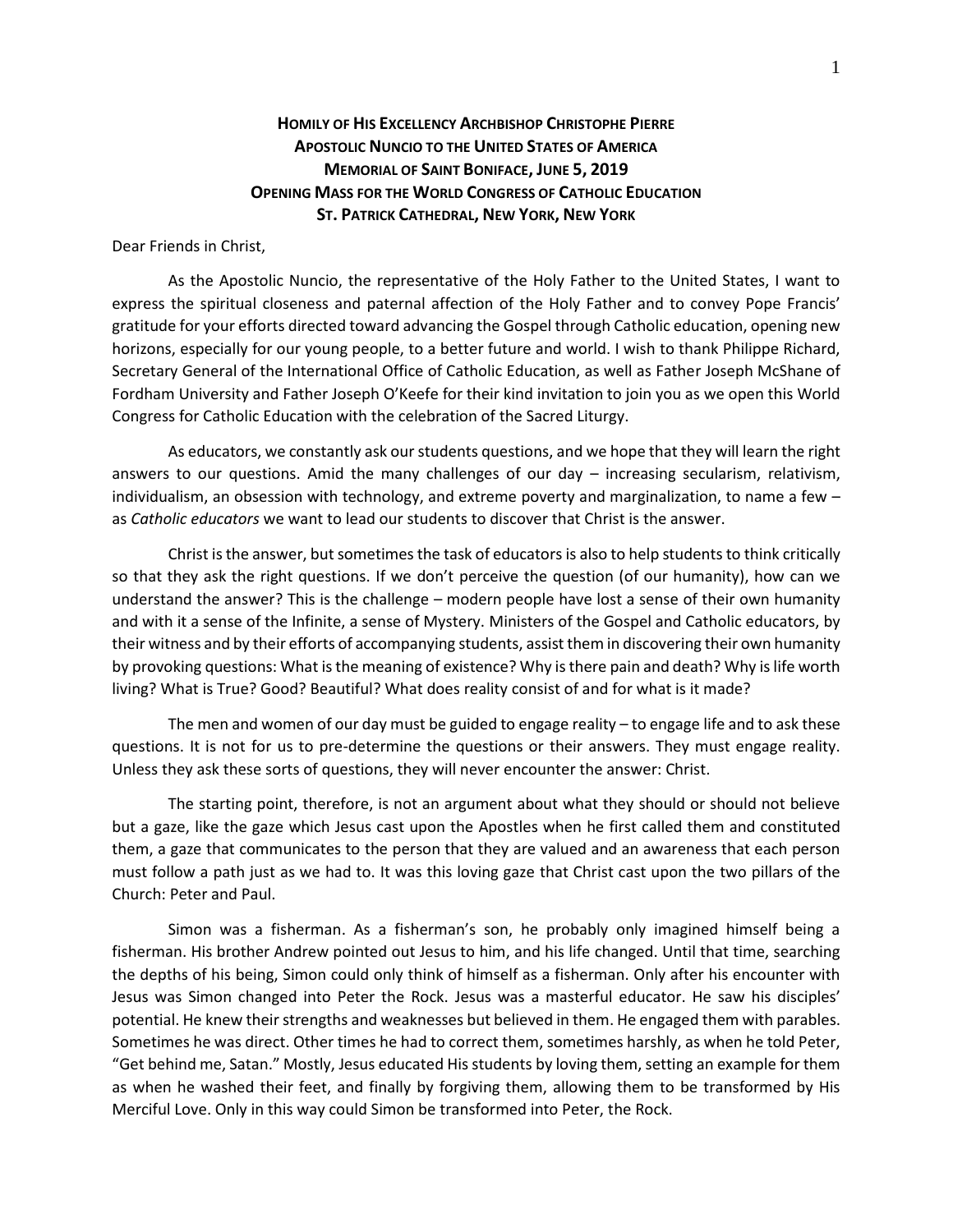Saul was a scholar of the Law. He probably only ever imagined himself being a strict interpreter and preacher of the Law. Then, he encountered Jesus and heard His voice, and his life was changed. He was transformed from a scholar of the law into a fisherman – or, should I say, a fisher of men? After knowing Jesus and His Spirit, Paul gave his whole being to his mission – to draw all nations into the net of God's love.

In Paul's Farewell Discourse to the presbyters of Ephesus, he exhorts them to keep watch over each other and the whole flock. Paul no longer lives for himself, but for others. His concern is for the mission that has been entrusted to him; for the Gospel; for the fledgling churches. Paul is not concerned about himself or personal reward. He is interested really in just one thing- drawing more people into the net of God's love. He was concerned for his own – the Jews – and for the Gentiles. He wanted the Gospel to be heard by those at the peripheries and those at the center. He was entirely committed to his mission, willingly suffering stoning, scourging, shipwreck, and imprisonment to educate His flock in the love of Jesus Christ.

Paul was transformed, beginning with his encounter with Christ on the Road to Damascus, into one who ministers to others. In today's First Reading, he reminds the presbyters that they are to unite the flock, to help the weak, and to be generous. *It is better to give than to receive*. He is not speaking of money but of a generosity of spirit. It is Christ who lives in Paul. It is He who gave His very life for his flock. Paul wants to make this generous love more widely known. He invites us to reflect on the question as educators: What is my real mission?

Paul knew his mission would not be easy; the Spirit would lead him to places of imprisonment and suffering. The presbyters wept, embracing Paul, for he told them that they will not see his face again. The Scriptures do not say that Paul wept. Paul presses on with the mission, leaving behind his beloved children. He gets on his ship; he must catch more fish. From Miletus, he goes forward to his fate first in Jerusalem and then in Rome. In the end, Paul through his labors and hardships witnesses to the fact that *it is better to give than to receive*.

How willing are we to give? To accompany young people, giving of our time and energy? These days many young people are critical and ask existential questions and questions about particular dimensions of the faith. For our part, we accompany them by adhering more faithfully to the Tradition, against which they can, through experience and their encounter with us, test the coherence of the Catholic Faith and verify its truths through reason, faith, and their personal encounter with Christ. We must be like Jesus in today's Gospel - praying for them, consecrating them in the Truth. Encountering the One who is the Truth that sets us free, they will learn to accept responsibility, use their freedom, and become protagonists in their future.

As the people entrusted to our care ask these questions, make discoveries, and learn to responsibly use their freedom, they also have an expectation of us: coherence. God alone is perfect. We are not, nor do our people expect us to be perfect. Nevertheless, they do expect that there would be a correspondence between the faith we profess with our lips and our lives and actions. If we are not rooted ourselves in the faith, which flows from the personal encounter with Christ, and thereby offer poor witness, then the coherence of the Faith as a whole will appear to fall apart. We too must entrust ourselves to the Lord, asking Him to consecrate us in the truth.